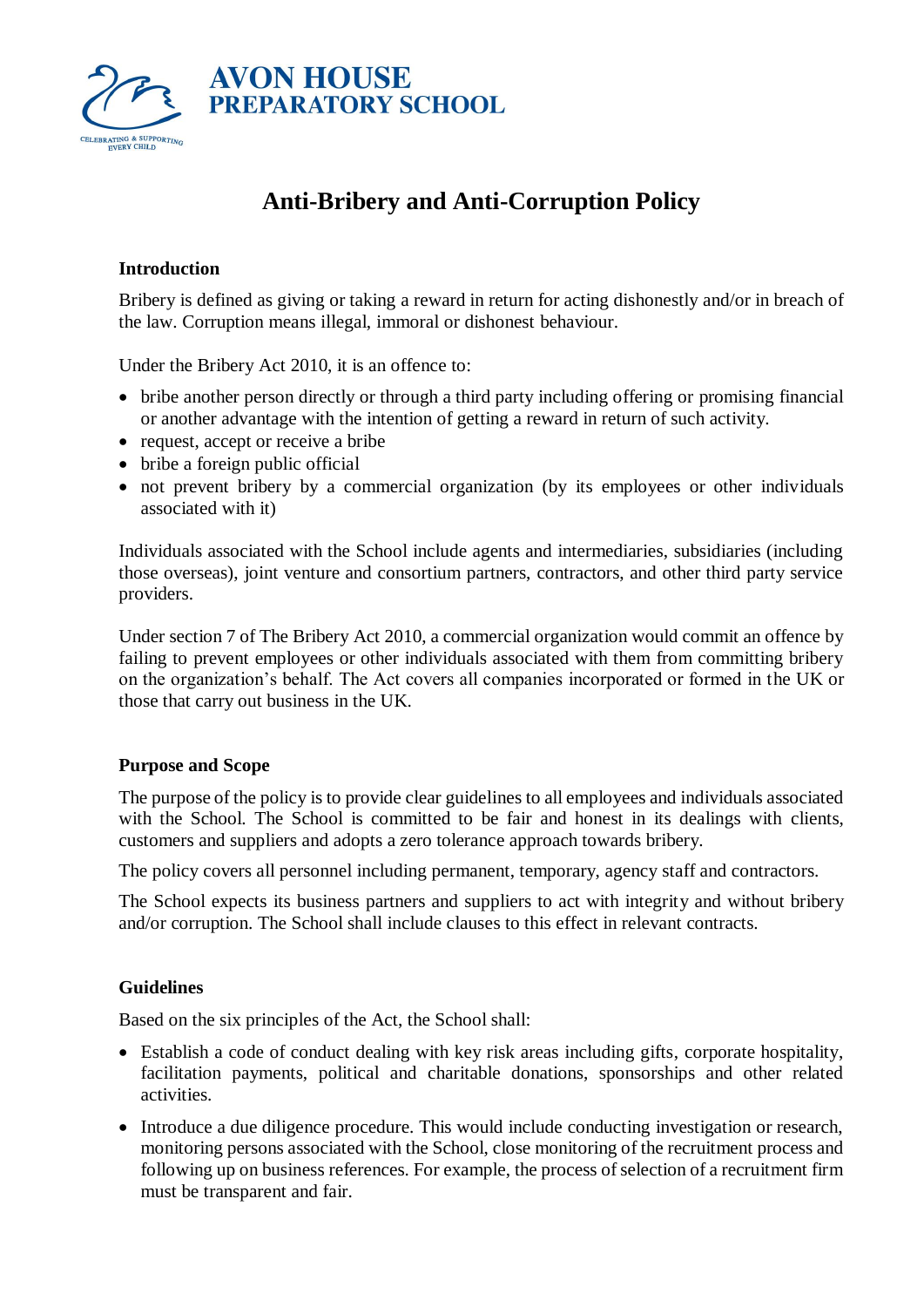

• Establish stringent financial controls including multiple authorisations for significant transactions and close monitoring of hospitality and promotional expenses, charitable and political donations.

# **Procedure**

- The Compliance Officer responsible for the School's anti-bribery and anti-corruption policy is the Head Teacher. Staff must contact the Compliance Officer for any queries.
- Risk assessments of situations where bribery could occur and identifying action points. The level of risk will depend on the nature of the business, countries where the School carries out its business, persons associated with the School. For example, offers of rebate or incentive to use services of recruitment, HR or other service providers could constitute a bribe.
- Where an employee believes that he/she has been offered a bribe by a third party or if asked to make one, suspect that this may happen in the future, or that he/she believes they are a victim of another form of unlawful activity, this must be reported immediately to the Compliance Manager or directly to the Head Teacher.
- For the avoidance of doubt, this includes reporting the employee's own wrongdoing. The duty to prevent, detect and report any incident of bribery and any potential risks rests not only with the Head Teacher but equally with all employees and associated persons.
- When an employee believes that an offence has been committed that relates to bribery or corruption, the employee must raise it through the School's Whistleblowing Policy.
- Individuals associated with the School who wish to report an act of bribery must immediately contact the Head Teacher of the School directly. Should they believe that it may be beyond the scope of the School, they must report to the relevant legislative body.
- Where any incident of alleged bribery or corruption has been reported, it will be investigated thoroughly and dealt with through the School's disciplinary procedure.
- Confidential information pertaining to the School must not be disclosed to a third party, either during or after the employment has ended. This information includes information on the School's present or potential customers or suppliers and any information relating to the business.
- Acts of bribery or corruption will be treated as gross misconduct and could lead to summary dismissal.

## **Gifts and Corporate Hospitality**

Gifts and hospitality include the receipt or offer of gifts, meals, other forms of appreciation and gratitude, invitations to events or other social gatherings, in connection with matters related to the School's business. As long as they are within reasonable limits, they are acceptable. The following situations are unacceptable and will be classified as a bribe:

- 'quid pro quo' (offer for something in return)
- gifts in the form of cash or cash equivalent vouchers
- entertainment of a sexual or similarly inappropriate nature